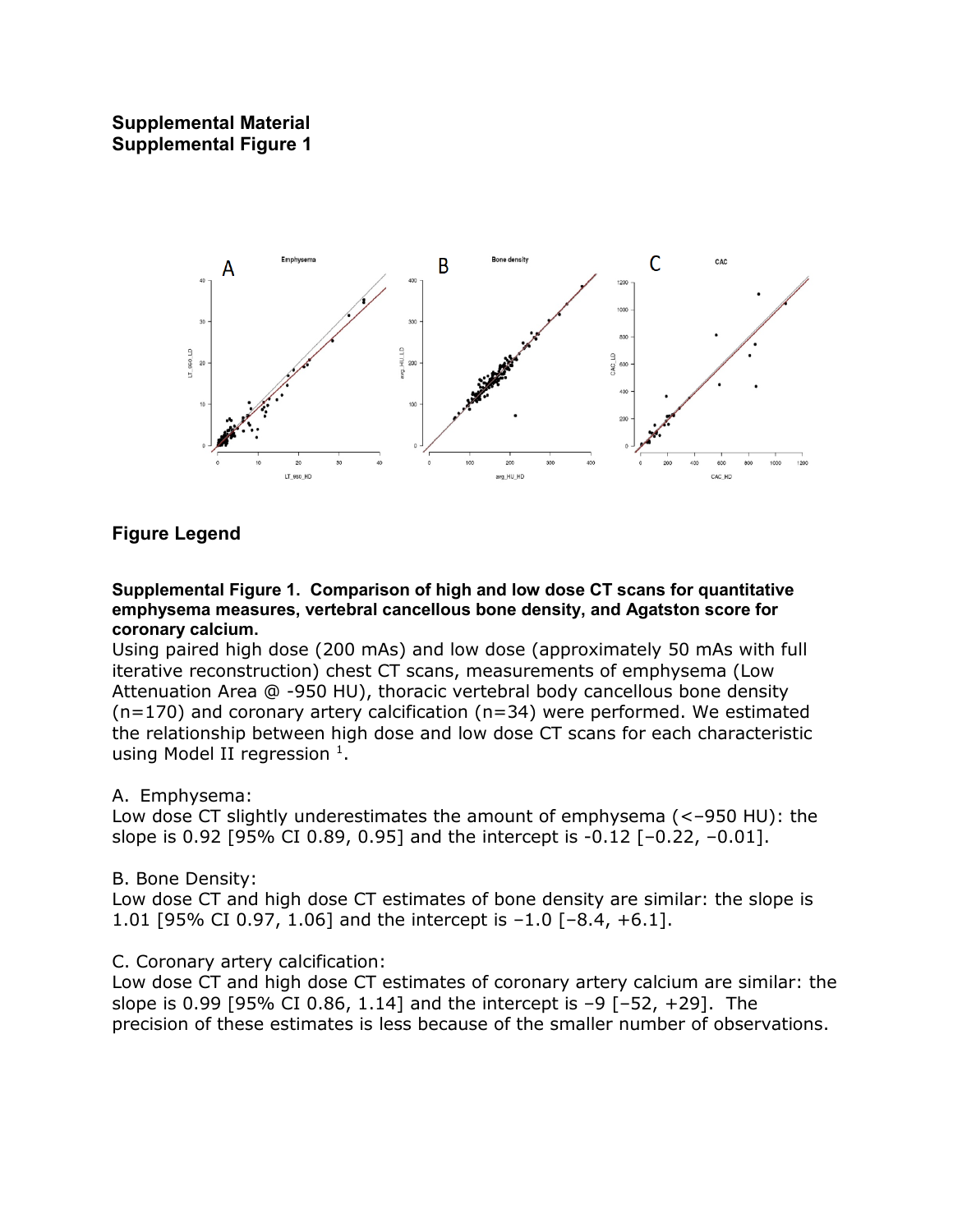## **Table S1. New Diagnosis of Coronary Artery Disease, Emphysema and Osteoporosis in LCS-Eligible Smokers with Selected Events by GOLD stage**

|                                 | <b>MD</b><br>diagnosis<br><b>CAD or</b><br>statin use    | CAC>100mg                             | <b>New</b><br><b>Diagnosis</b><br><b>CAD</b> | Non-fatal MI or<br><b>Stroke in CAC</b><br>negative*                                                                       | Non-fatal MI or<br><b>Stroke in CAC</b><br>Positive*                             |
|---------------------------------|----------------------------------------------------------|---------------------------------------|----------------------------------------------|----------------------------------------------------------------------------------------------------------------------------|----------------------------------------------------------------------------------|
| GOLD <sub>0</sub><br>$(n=1212)$ | 403 (33%)                                                | 354 (29%)                             | 181 (15%)                                    | 42/651 (6%)                                                                                                                | 34/341 (10%)<br>p=0.048                                                          |
| PRISm<br>$(n=462)$              | 200 (43%)                                                | 154 (33%)                             | 60 (13%)                                     | 23/214 (11%)                                                                                                               | 16/134 (12%)<br>$p=0.73$                                                         |
| <b>GOLD 1-4</b><br>$(n=2540)$   | 1031 (41%)                                               | 1095 (43%)                            | 530 (21%)                                    | 88/1090 (8%)                                                                                                               | 137/994 (14%)<br>p<0.0001                                                        |
| Overall                         | 1634/4214<br>(39%)                                       | 1614/3794<br>(43%)                    | 771/4192<br>(18%)                            | 153/1960 (8%)                                                                                                              | 189/1478 (13%)<br>p<0.0001                                                       |
|                                 | <b>Prior</b><br><b>Diagnosis</b><br>of COPD <sup>#</sup> | <b>CT</b><br><b>Emphysema</b><br>> 5% | <b>New</b><br>Diagnosis of<br><b>COPD</b>    | <b>Respiratory</b><br>events in known<br><b>COPD subjects*</b>                                                             | <b>Respiratory</b><br>events in<br>"unknown COPD"<br>subjects*                   |
| GOLD <sub>0</sub><br>$(n=1212)$ | 24 (2%)                                                  | 136 (12%)                             | 122/1045<br>(12%)                            | 18/24 (75%)                                                                                                                | 137/370 (37%)                                                                    |
| PRISm<br>$(n=462)$              | 27 (6%)                                                  | 28 (7%)                               | 22/344 (6%)                                  | 19/23 (83%)                                                                                                                | 306/1084 (28%)                                                                   |
| <b>GOLD 1-4</b><br>$(n=2540)$   | 409 (16%)                                                | 1473 (61%)                            | 1037/2111<br>(49%)                           | 338/426 (79%)                                                                                                              | 1194/3362 (36%)                                                                  |
| Overall                         | 463/4238<br>$(11\%)$                                     | 1444/3512<br>(41%)                    | 1181/3500<br>(34%)                           | 331/429 (77%)                                                                                                              | 1455/3375 (43%)<br>p<0.0001                                                      |
|                                 | <b>MD</b><br>diagnosis<br>OP/<br>medication<br>use       | <b>Osteoporosis</b><br>by CT          | <b>New</b><br>diagnosis of<br>osteoporosis   | <b>Prevalent</b><br>vertebral<br>fracture <sup><math>\wedge</math></sup> ( $\geq$ 1) in<br>normal bone<br>density subjects | <b>Prevalent</b><br>vertebral fracture<br>$(≥1)$ in low bone<br>density subjects |
| GOLD <sub>0</sub><br>$(n=1203)$ | 151 (13%)                                                | 495 (41%)                             | 344 (29%)                                    | 60/201 (30%)                                                                                                               | 78/169 (46%)<br>$p=0.001$                                                        |
| PRISm<br>$(n=419)$              | 71 (17%)                                                 | 187 (45%)                             | 116 (28%)                                    | 12/70 (17%)                                                                                                                | 26/62 (42%)<br>p=0.002                                                           |
| <b>GOLD 1-4</b><br>$(n=2496)$   | 487 (20%)                                                | 1547 (62%)                            | 1060 (42%)                                   | 73/250 (29%)                                                                                                               | 239/519 (46%)<br>p<0.0001                                                        |
| Overall                         | 709/4118<br>(17%)                                        | 2239/4141<br>(54%)                    | 1520/4118<br>(37%)                           | 145/525 (28%)                                                                                                              | 343/751 (46%)<br>p<0.0001                                                        |

**\***data from longitudinal follow-up survey 2009 – 2017,

respiratory events (sum of exacerbations and pneumonia) over mean of 5.8 (2.2) person-years of follow-up with a mean of 8.1 (4.2) surveys per subject

**#** based on any positive response to questions of physician diagnosis of COPD, emphysema or chronic bronchitis on enrollment questionnaires.

**^** vertebral fractures on baseline CT scan scored in a subset of CT scans n= 1276